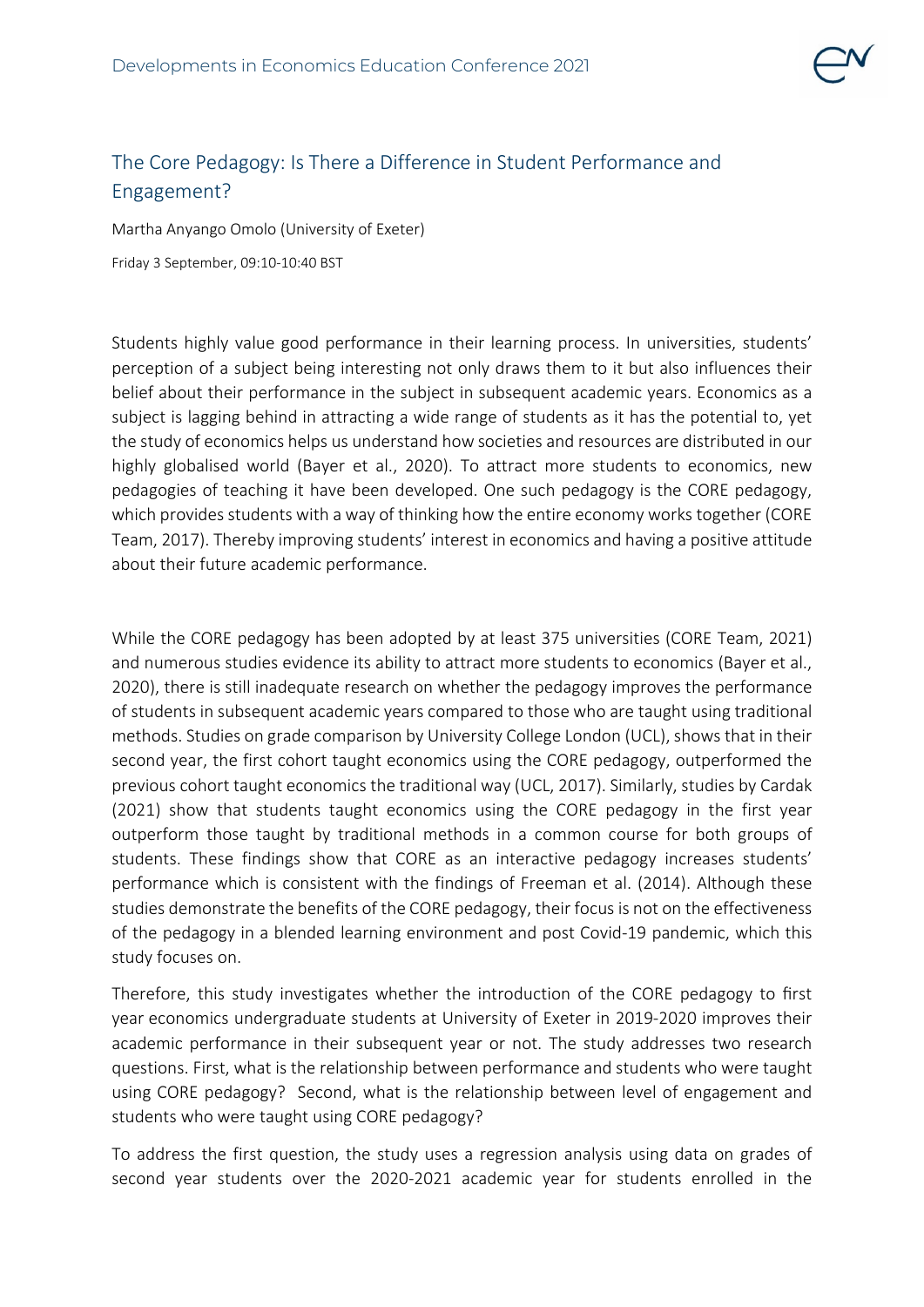## Developments in Economics Education Conference 2021

Economics, Economics with Econometrics; and Economics and Finance programmes who learnt economics using the CORE pedagogy in their first year; and compares them with the grades of previous cohort students who did not learn first year economics using the CORE pedagogy. Consistent with existing studies (Jacob and Rothstein, 2016; Mallik and Lodewijks, 2010), the study also controls for student characteristics: gender, nationality; pre-university qualification; and prior economic knowledge, all of which influence a student's performance. The preliminary results, shows that the second year students who were taught economics using the CORE pedagogy in their first year, outperform those students who were not taught using the pedagogy in their first year, in compulsory and research oriented modules.

Student engagement in their learning process is vital for their academic success (Fitzgerald et al., 2016). However, measuring student engagement is challenging and no standard way of doing it exists. Kirby and McElroy (2003), use class attendance as a proxy for engagement and show a positive correlation between class attendance and student performance. During the Covid-19 pandemic, restrictions on movement, safety and welfare of both students and educators, time zone differences and internet connectivity issues made it difficult to use class attendance (both physical and online) as a proxy of engagement given the large size of economic classes, necessitating the need to use other proxies for student engagement. Therefore, to address the second question, this study uses data on student habits from two sources. First, frequency of logins on the university's virtual learning environment (ELE) and duration of time spent doing learning activities on ELE. Second, frequency of viewing, and duration spent viewing and doing activities of instructor recorded videos using Panopto.

The preliminary results of this study show that students learning economics using the CORE pedagogy outperform their counterparts in subsequent academic year. Therefore, the implementation of the CORE pedagogy beyond first year economic students should be considered by the department.

## **REFERENCES**

Bayer, A., Bruich, G., Chetty, R. and Housiaux, A. (2020) 'Expanding and Diversifying the Pool of Undergraduates who Study Economics: Insights from a New Introductory Course at Harvard', National Bureau of Economic Research

Cardak, B. (La Trobe University) 2021) Teaching Economics 101 using CORE's The Economy: Evidence on the benefits of a new approach. In: Proceeding of the 25th Australasian Teaching Economics Conference (ATEC2021), July 2021

CORE, Team (2017) Core Econ: Economics for a Changing World The Economy. Available at: <https://www.core-econ.org/>

CORE, Team (2021) Core Econ: Economics for a Changing World The Economy. Available at: <https://www.core-econ.org/universities-using-core/>